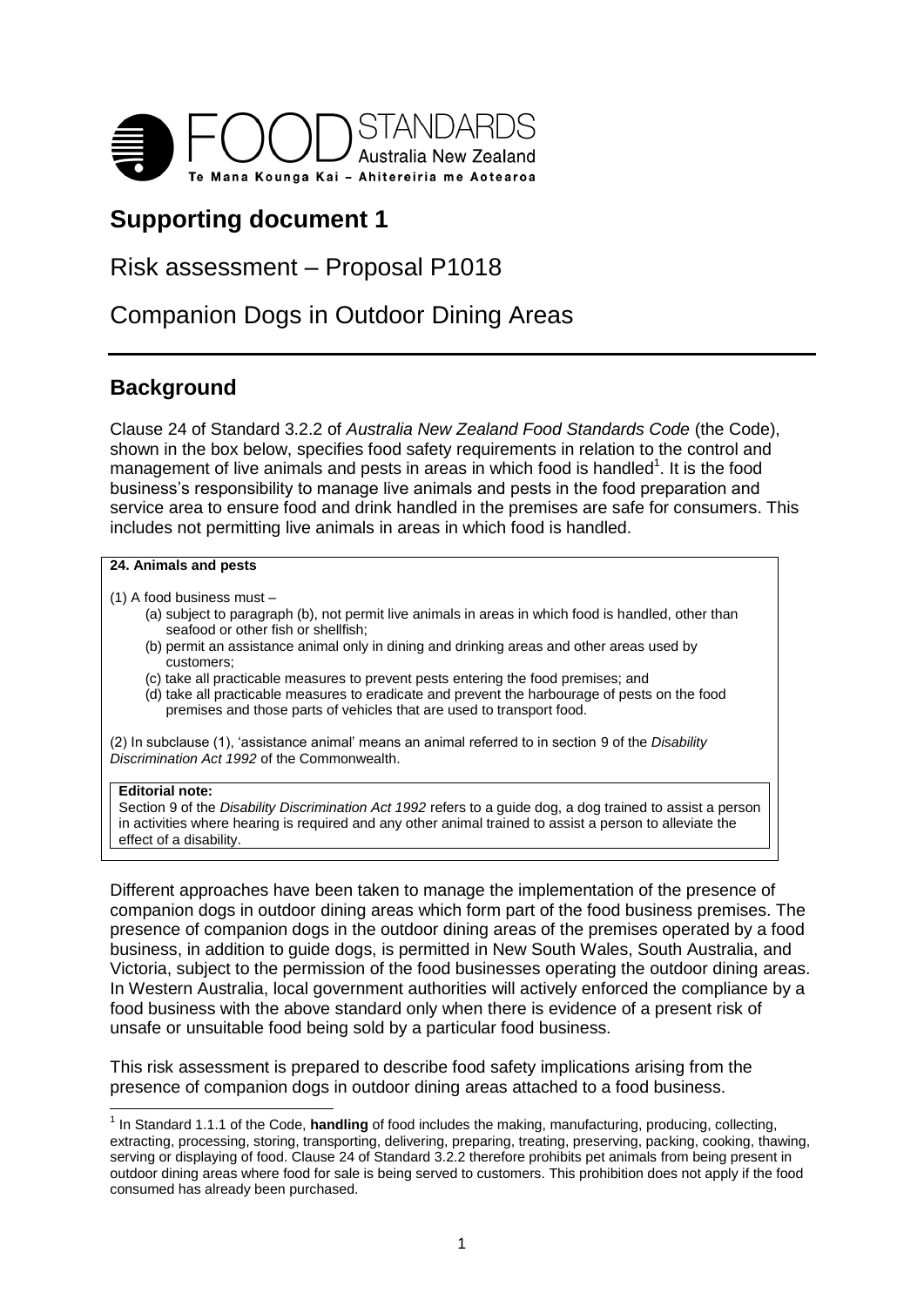# **Scope of the assessment**

The following risk assessment presents an outline of the common zoonotic pathogens<sup>2</sup> potentially associated with companion dogs in Australia; their common modes of transmission; the likelihood that these pathogens are transmitted to humans through a foodborne route; and the food safety risk posed to consumers in outdoor dining areas if companion dogs were permitted to be present.

## **Human pathogens potentially carried by companion dogs and routes of transmission**

### *1. Pathogens carried by dogs*

Zoonotic pathogens potentially carried by dogs include bacteria, fungi, parasites, protozoa and viruses. Pathogens shown to be transmittable to humans from domestic dogs in Australia are summarised in Table 1.

| <b>Pathogens</b>                                   | Microbiological and epidemiological                                                   | <b>Comments and likely mode of</b>                                                |  |
|----------------------------------------------------|---------------------------------------------------------------------------------------|-----------------------------------------------------------------------------------|--|
| characteristics<br>transmission<br><b>Bacteria</b> |                                                                                       |                                                                                   |  |
| Campylobacter                                      | Campylobacter species are commonly found in                                           | Known to be foodborne; young animals                                              |  |
| spp.                                               | the intestines of food animals, birds, dogs and                                       | are more likely to excrete the pathogen.                                          |  |
|                                                    | cats.                                                                                 |                                                                                   |  |
| Shiga toxin-                                       | STEC bacteria have been isolated from                                                 | Known to be foodborne; children and                                               |  |
| producing                                          | animals such as cattle, pigs, sheep, dogs,                                            | immune-compromised individuals are at                                             |  |
| Escherichia coli                                   | cats, horses, and birds including seagulls and                                        | higher risk of STEC caused illnesses.                                             |  |
| (STEC)                                             | geese.                                                                                |                                                                                   |  |
| Leptospira                                         | Leptospira species, notably L. interrogans are                                        | Leptospirosis is a rare disease of dogs                                           |  |
| interrogans                                        | pathogenic, causing leptospirosis in humans                                           | in Australia; can be foodborne but                                                |  |
|                                                    | and animals.                                                                          | mostly an occupational disease                                                    |  |
|                                                    |                                                                                       | associated with cattle or through<br>exposure to contaminated (by animal          |  |
|                                                    |                                                                                       | urine) waterways.                                                                 |  |
| Salmonella spp.                                    | Salmonella spp. are found in a wide range of                                          | Known to be foodborne; children and                                               |  |
|                                                    | animals including ruminants, poultry and dogs,                                        | immune-compromised individuals are at                                             |  |
|                                                    | and in various environmental sources, such as                                         | higher risk of salmonella cause                                                   |  |
|                                                    | water, soil and animal faeces.                                                        | illnesses.                                                                        |  |
| Yersinia                                           | Y. enterocolitica and Y. pseudotuberculosis                                           | Known to be foodborne; transmission to                                            |  |
| enterocolitica and                                 | infects humans and a wide range of animals                                            | humans is achieved through ingestion of                                           |  |
| Υ.                                                 | including dogs. Y. enterocolitica is usually                                          | contaminated food.                                                                |  |
| pseudotuberculosis                                 | transmitted to humans through ingestion of                                            |                                                                                   |  |
|                                                    | insufficiently cooked pork or contaminated<br>water.                                  |                                                                                   |  |
| Protozoa                                           |                                                                                       |                                                                                   |  |
| Cryptosporidium                                    | Humans and animals such as horses, pigs,                                              | Can be foodborne but person to person                                             |  |
| spp.                                               | sheep, goats, cattle, dogs and cats can be                                            | transmission is more common; children                                             |  |
|                                                    | infected by Cryptosporidium spp.                                                      | and immune-compromised individuals                                                |  |
|                                                    |                                                                                       | are at higher risk of disease.                                                    |  |
| Giardia spp.                                       | Giardia spp. can infect humans and many                                               | Can be foodborne but person to person                                             |  |
|                                                    | animals. Giardia is transmitted from host to                                          | and contact with waterways are more                                               |  |
|                                                    | host by ingesting cysts through contaminated                                          | common forms of transmission.                                                     |  |
| <b>Parasites</b>                                   | feed or water.                                                                        |                                                                                   |  |
|                                                    |                                                                                       |                                                                                   |  |
| Dipylidium (dog<br>tapeworm)                       | Dipylidium and Echinococcus are tapeworms<br>of cats and dogs. People become infected | Hydatids are rare in domestic dogs in<br>Australia and infection of dogs requires |  |
|                                                    |                                                                                       |                                                                                   |  |

#### **Table 1: Zoonotic pathogens potentially carried by dogs**

 2 Zoonotic pathogens refer to pathogens that can be transmitted (sometimes via a vector) to humans through nonhuman animals, both domestic and wild.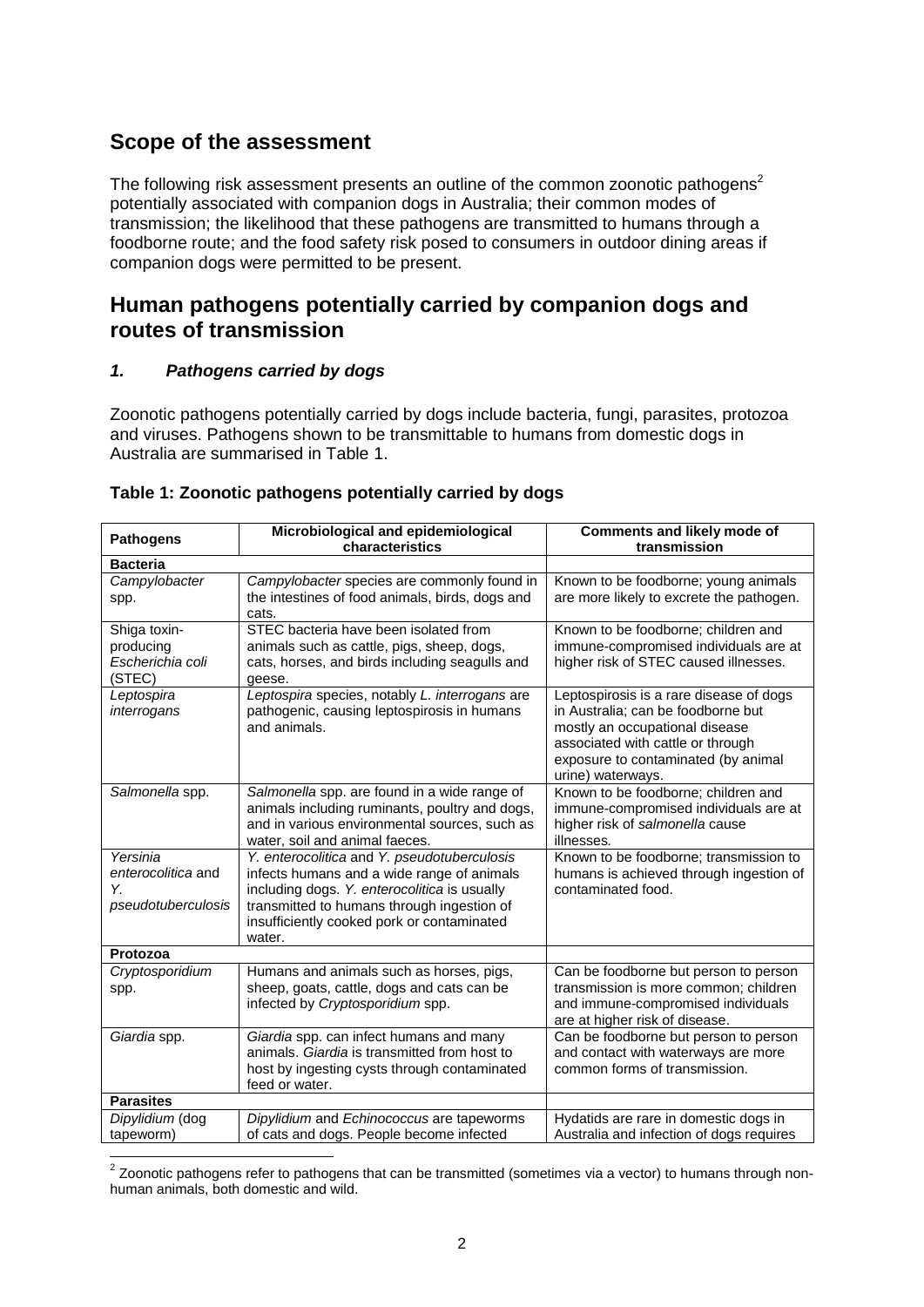| Echinococcus<br>(hydatids)               | when they accidentally swallow tapeworm<br>(Dipylidium) larvae excreted by flea or eggs in<br>(Echinochochus) infected faeces. Infection<br>with Echinococcus results in hydatid disease.                                                                                                        | an intermediate (sheep) host. Not<br>known to be foodborne.                                                                          |
|------------------------------------------|--------------------------------------------------------------------------------------------------------------------------------------------------------------------------------------------------------------------------------------------------------------------------------------------------|--------------------------------------------------------------------------------------------------------------------------------------|
| Ancylostoma<br>caninum (dog<br>hookworm) | Ancylostoma caninum is a parasite nematode.<br>It lives in the small intestine of its host, such as<br>dogs. A. canium can infect humans.                                                                                                                                                        | Not known to be foodborne; contact with<br>environment and skin penetration is the<br>most common form of transmission to<br>humans. |
| Toxocara canis<br>(dog roundworm)        | Adult worms of the Toxocara canis live in the<br>small intestine of dogs and puppies. Almost all<br>puppies are infected at or soon after birth.<br>Toxocara eggs can survive for years in the<br>environment, and humans typically ingest the<br>eggs via oral contact with contaminated hands. | Not known to be foodborne; direct<br>contact with animals is the most<br>common form of transmission to<br>humans.                   |

Although uncommon, companion dogs fed with raw meat can also be infected by *Bacillus anthracis*, *Clostridium botulinum*, *C. perfringens*, *Listeria monocytogenes*, *Mycobacterium bovis*, *M. tuberculosis*, and *Yersinia enterocolitica* (Lejeune and Hancock 2001).

While it is out of the scope of this assessment, it is also relevant to note that dog bites can transmit multiple microorganisms. Some of them are pathogenic to humans, most commonly *Pasteurella* species. Infections acquired through dog bites are the most common form of disease transmitted to humans from dogs.

Symptoms of human diseases caused by pathogens listed in Table 2 are described in Appendix 1.

### *2. Prevalence of pathogens in dogs*

Although there are published data indicating the prevalence of zoonotic pathogens in dogs, most of the data relate to investigations after dogs have been exposed to zoonotic pathogens through raw food diets. The following data demonstrates the variability in positive stool samples detected for several common pathogenic agents in dogs:

- pathogenic *Campylobacter* spp. in dogs has been reported to be in the range of 2.4% to 47% (Lenz et al. 2009, McKill et al. 2009, Workman et al. 2005);
- STEC O157 has been reported at 3% prevalence (Hancock et al. 1998); and
- pathogenic *Salmonella* spp. has been reported in the range of 14% to 44% (Joffe and Schlesinger 2002; Finley et al. 2007; Lenz et al. 2009).

In general only a small number of samples were collected in the above studies. This would also contribute to the variability in the observed prevalence. Despite this, and the different methodologies used, it is apparent that dogs may at times harbour and excrete pathogens of public health concern to a varying extent.

### *3. Routes of transmission of zoonotic pathogens from dogs to humans*

The pathogens listed in Table 2 can be transmitted to humans through one or more of the following routes:

- consumption of food and/or water contaminated by faeces of infected dogs
- direct contact with parts of the infected companion dog that may have been contaminated with faeces of infected dogs, such as the skin, fur, or mouth
- an intermediate vector, for example ticks or fleas carried by dogs (Stehr-Green and Schantz 1987).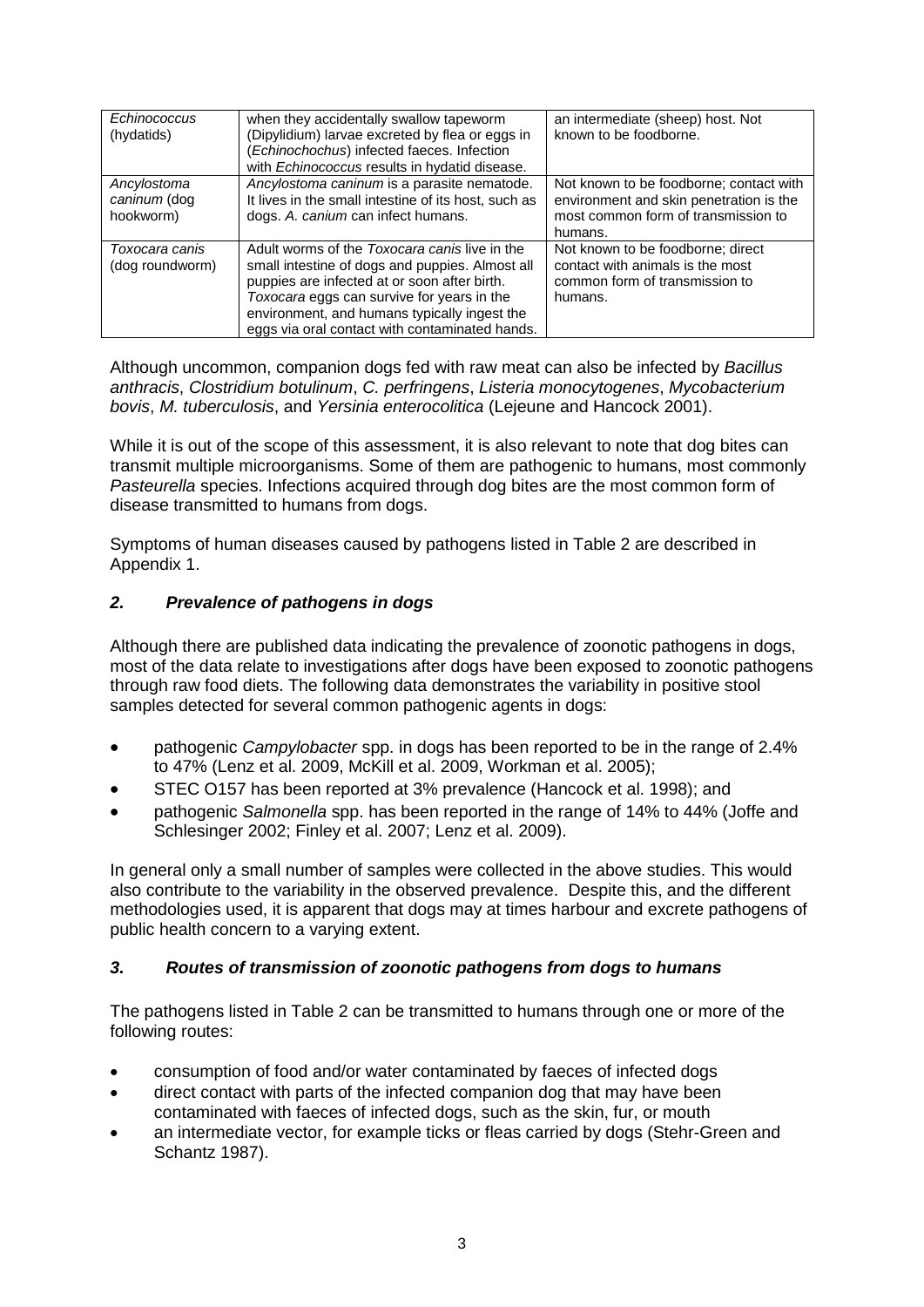Situations where human illness has been caused by consumption of food contaminated by pathogens originating from an infected dog are most likely rare and no reports have been identified in a literature scan. Therefore the studies described below focus on illness caused by direct contact with pathogens carried by dogs and provide a basis for identifying the pathogens which theoretically are transmissible via a foodborne route.

The most common route of transmission of zoonotic pathogens from dogs to humans is through direct contact with faecally contaminated material. Dogs, particularly puppies, are more likely to carry and therefore readily excrete pathogens. They present a significant risk of transmitting zoonotic pathogens to young children who come into contact with them in a family environment (Salfield and Pugh 1987; Hald and Madsen 1997). Transmission of STEC O157 to young children from infected dogs through direct contact has been demonstrated (Trevena et al. 1996).

Published Australian data demonstrating an epidemiological link between human illness and contact with pet animals are scarce. In a case-control study of risk factors associated with *Campylobacter* infection in Australia, Stafford et al. (2008) reported that contact with domestic dogs aged less than 6 months was an independent risk factor for acquiring campylobacteriosis. The study however, did not reveal any association that dogs were a significant risk factor for acquiring campylobacteriosis through foodborne exposure.

One Australian publication reported an investigation of 27 human cases of *Cryptosporidium* infection that occurred in association with an animal nursery at an agricultural show. Although several species of animals were present including dogs, puppies, calves, chickens, goats, pet rats, rabbits, sheep, and some native animals, the investigation (Ashbolt et al. 2003) concluded that *Cryptosporidium* was most likely acquired through human contact with infected faeces present in hay used by ruminants. An Australian PhD study<sup>3</sup> that examined gastrointestinal parasites in dogs and cats in Australia concluded that *Cryptosporidium* arising from companion animals is of limited significance in terms of transmitting disease to healthy people.

Parasites such as hookworm, roundworm and tapeworm in dogs are commonly under control in Australia as a result of preventative worming programs for domestic dogs and present a low risk to consumers if the health of companion dogs is appropriately maintained. Again direct transmission through close contact with dogs, particularly in children, is the most common route of transmission for these agents.

Human leptospirosis caused by *Leptospira interrogans* is commonly associated with outdoor water activities where transmission is a result of exposure to contaminated water, most often through rodents. Published data of Australia's National Notifiable Disease Surveillance System indicate that approximately 100 to 150 cases of human leptospirosis are reported each year in Australia. Human leptospirosis in Australia is largely occupational and associated with those working in the intensive animal farming sector and livestock industries. Eating contaminated food or drinking contaminated water however can be responsible occasionally for the transmission of *Leptospira interrogans* to humans according to a factsheet on leptospirosis prepared by the NSW Department of Health (NSW Health, 2007). However, clinical leptospirosis in dogs is rare in Australia (Biosecurity Australia, 2000).

The available literature indicates that *Campylobacter* spp., STEC and pathogenic *Salmonella* spp. are the most likely pathogenic organisms that could be transmitted, via food, to humans from infected dogs. This could potentially arise through consumption of food contaminated

 3 http://researchrepository.murdoch.edu.au/703/1/01Front.pdf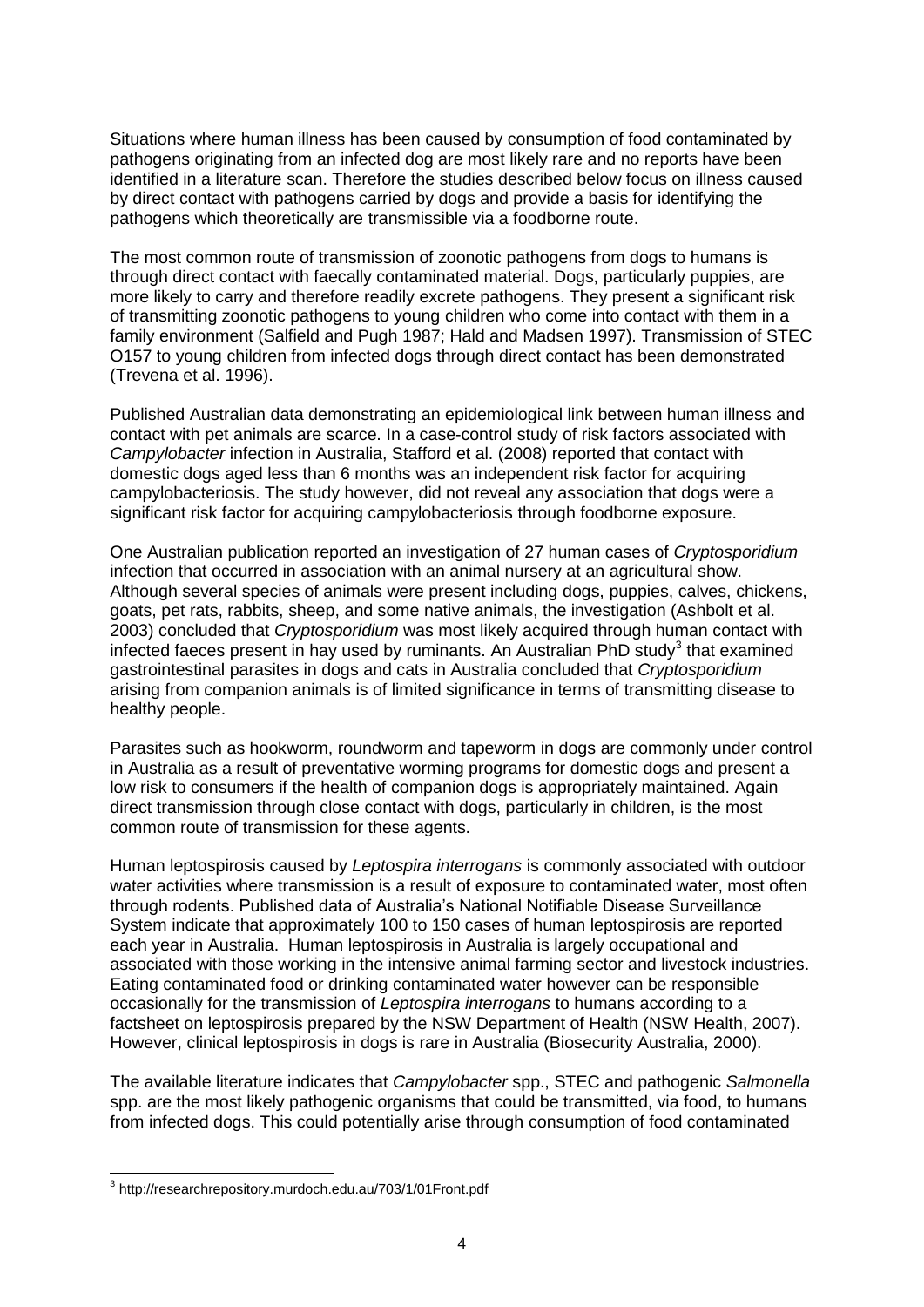with dog faecal material or through food handlers who have been in contact with faeces of infected dogs.

### *4. Factors influencing shedding of pathogenic microorganisms in dogs*

Faecal shedding of zoonotic pathogens in dogs is influenced by a range of factors. It is known that inclusion of ingredients such as raw pork, chicken and eggs in the diet of dogs can increase the faecal shedding of pathogens such as *Campylobacter* spp., STEC and *Salmonella* spp. Intake of raw meat has been assumed to be the main vehicle through which dogs acquire these pathogens (Fox 1998; Green 1998; Lenz et al. 2009).

Shedding of zoonotic pathogens such as STEC and *Salmonella* by animals is frequently higher in summer and autumn (NASPHV, 2007). During this period, outdoor dining activities are more common and therefore higher exposure to people from potential pathogens may occur.

### *5. Studies on interactions between humans and dogs*

The nature and extent of interaction between humans and their companion dogs has been examined in some communities in the United Kingdom with a view to assessing the risk of disease transmission from pets (Westgarth et al. 2007 and 2008). In general, the greatest and most intimate contact (e.g. playing, cuddling, feeding, allowing pets to lick the owner and sleeping in close proximity) was seen between the owner and his or her dog, suggesting that the highest risk of zoonotic disease transmission would occur in the home and with family members. When dogs were outside the home, there was minimal contact (mainly patting) with other people and this mainly occurred when walking the dog. Other dog-owners tended to have most of this contact as opposed to people that did not own dogs (Westgarth et al. 2007).

Heller et al. (2011) also studied the interactions between humans and companion dogs in a Scottish community to explore the differences between dog-owners and non-dog-owners with respect to hygiene and knowledge of zoonotic disease. This study confirmed that closer contact occurred between dog-owners and their own dogs compared with dogs of other owners. However, it also showed that dog owners were no more likely to have intimate interactions (play, cuddle, feed treats) with non-owned dogs compared to those not owning a dog. The study implied that the potential routes for pathogen transmission from non-owned dogs are similar and minimal for both dog owners and non-dog-owning humans. This was in contrast to the comparatively greater number of routes and risk factors that are likely to be present between dog-owners and their own dogs.

### *6. Potential modes of transmission of pathogens from companion dogs to food*

Food served in outdoor dining settings may potentially be contaminated with zoonotic pathogens carried by companion dogs via the following routes (Figure 1).

Food hygiene and safety regulations in most jurisdictions include basic measures to restrict the movement of companion dogs in outdoor dining areas such that food prepared and/or served by food businesses would not come into direct contact with companion dogs or dog faeces. It is therefore considered that transmission of pathogens by companion dogs in outdoor dining areas to consumers through the direct contact scenario in Figure 1 is unlikely.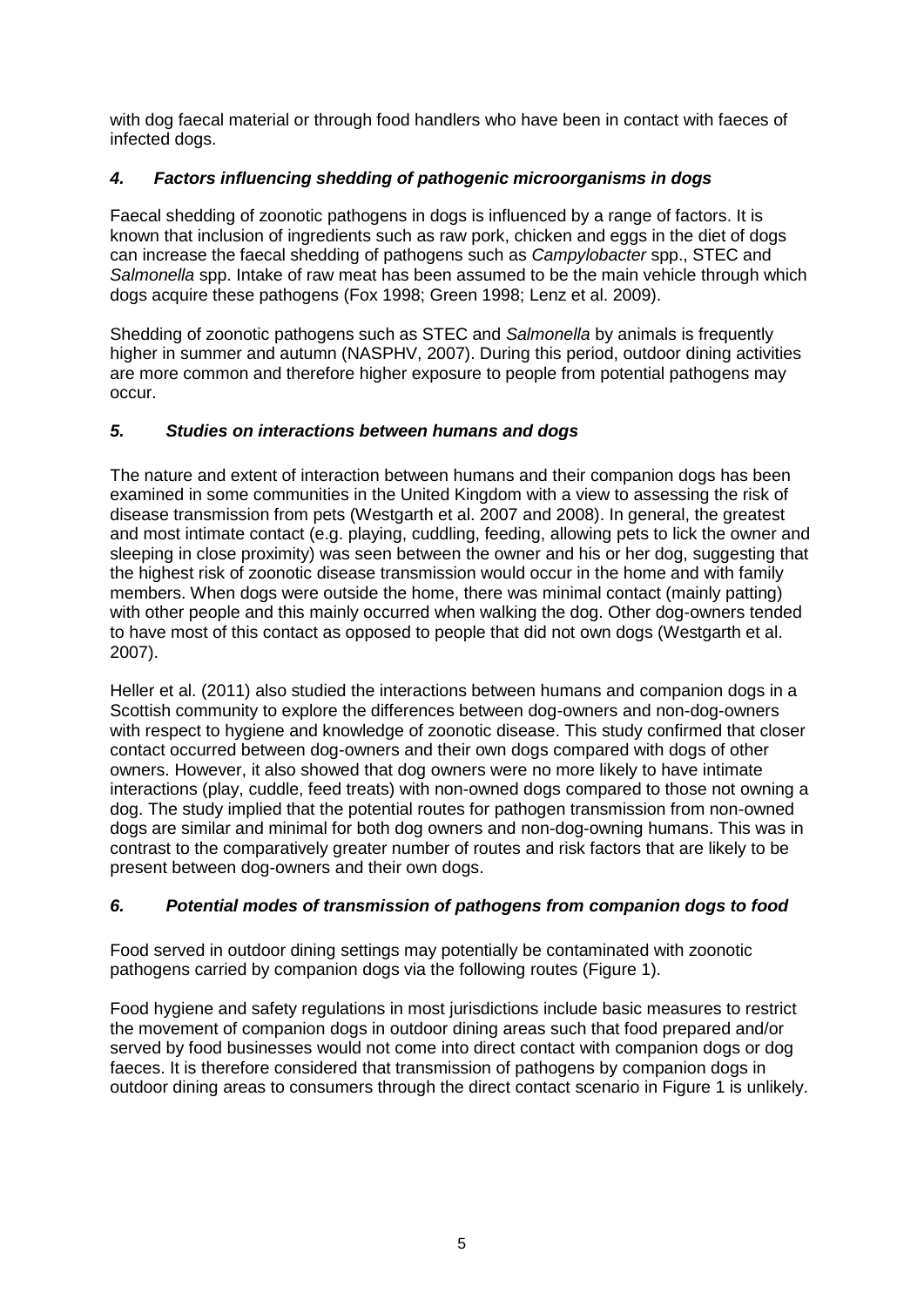

*Figure 1: Mode of transmission of pathogens from infected dogs to food*

A second possibility by which food could become contaminated with infectious faecal material of companion dogs is through the restaurant staff that prepares and/or serves food (scenario 2 shown in Figure 1). This route involves personnel handling or touching an infectious companion dog and then handling food or food preparation equipment or utensils without washing hands thoroughly. Therefore, in these circumstances food contamination would be due to unhygienic practices of food preparation or service personnel and not due to direct contact of dogs with food preparation areas. Clause 13 of Standard 3.2.2 requires a food handler not handle food or surfaces likely to come into contact with food in a way that is likely to compromise the safety and suitability of food. Clause 15 of Standard 3.2.2 requires a food handler must wash his or her hands whenever his or her hands are likely to be a source of contamination of food. Provided that the food preparation and service personnel and the food businesses comply with these requirements, transmission of pathogens from companion dogs through food via scenario 2 above is also unlikely.

A third route of food contamination could arise through rodents or insects acting as carriers of human pathogens (scenario 3 in Figure 1). However, the likelihood of this occurring is again dependent on the general hygiene, as well as pest management control measures, maintained by the food business. A food business is required to ensure its premises are kept clean (clause 19 of Standard 3.2.2 of the Code), to take all practicable measures to prevent pests entering the food premises, and to eradicate and prevent the harbourage of pests on the food premise (clause 24 of Standard 3.2.2 of the Code). Provided that food businesses comply with these requirements, transmission of pathogens to food via indirect contact with rodents or insects is also unlikely.

## *7. Assistance animals*

Clause 24 of Standard 3.2.2 of the Code permits assistance animals to be present in dining, drinking or other areas of food establishments used by customers. This is to ensure compliance with the Commonwealth *Disability Discrimination Act (1992)*. Although assistance animals, such as guide dogs, present the same potential to carry zoonotic pathogens, these animals are generally thoroughly trained to follow a set of standard behaviour in public areas. Companion dogs which are not trained to this level of standard behaviour may present a slightly higher risk of transmitting zoonotic diseases to consumers through food if they were allowed in alfresco dining areas.

# **Conclusion**

The potential risk of foodborne transmission of zoonotic agents from companion dogs in outdoor dining settings to humans is considered to be very low to negligible. This is supported by the following factors: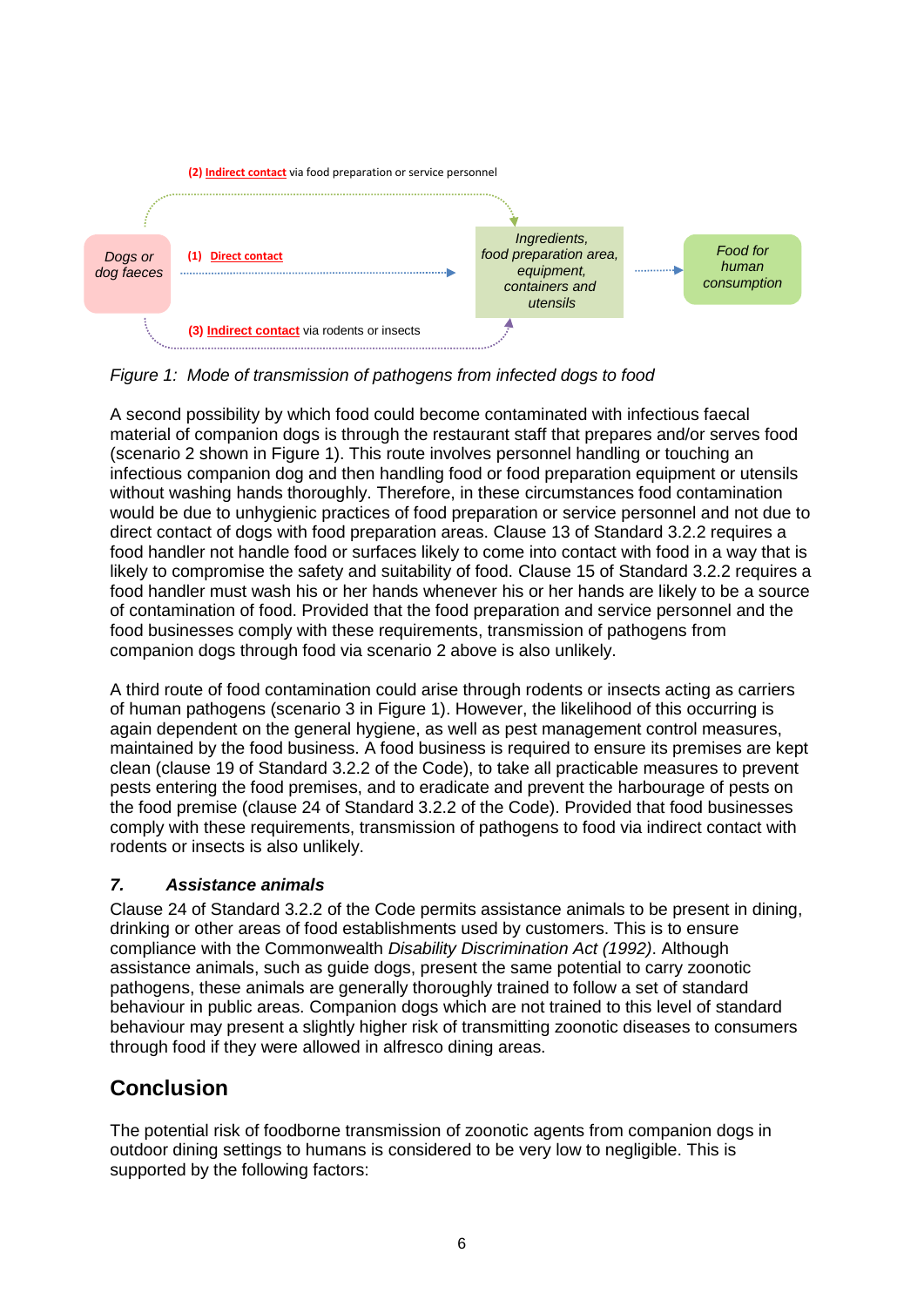- The likelihood of direct contact of food or food preparation areas with infected companion dogs or dog faeces is negligible as dogs would not ordinarily be allowed into food preparation areas.
- Acquiring diseases through indirect foodborne transmission routes requires the involvement of an intermediate vector. As illustrated in Figure 1, such vectors may include food preparation personnel, food service personnel or rodents/insects. A successful foodborne disease transmission through an intermediate vector is dependent on (1) a successful transmission of pathogens carried by companion dogs to an intermediate vector, and (2) a successful transmission of such pathogens to humans through food contaminated by the intermediate vector. Therefore the likelihood of acquiring diseases carried by companion dogs in outdoor dining areas involving an intermediate vector is predicted to be very low, because the probability of the occurrence of one event that is dependent on the occurrence of two consecutive events $4$  is very low when the probabilities of the occurrence of the two consecutive events are themselves both low.
- Potential contamination of food directly from companion dogs, or indirectly through contaminated intermediate vectors, in outdoor dining settings is managed through compliance with general food safety standards and food safety management or control programs for restaurant food hygiene.
- Studies on human-dog interactions indicate that, in general, contact between people and dogs that are not their own pet/s is limited. This minimises the potential for contact and consequently the transmission of pathogens from dogs in outdoor dining settings to humans.

Zoonotic pathogens originating from companion dogs present in outdoor dining areas represent a theoretical foodborne disease risk to consumers dining in these settings in Australia. This risk may be slightly higher for young children and immune-compromised individuals. However, the overall level of food safety risk arising from the presence of companion dogs in such settings is expected to be very low to negligible. Adherence to good hygienic practices in food preparation and service, maintenance of cleanliness, and proper pest control by food businesses should contribute to the minimisation of any potential risk of foodborne transmission of pathogens potentially carried by companion dogs in outdoor dining areas.

## **References**

Ashbolt R, Coleman DJ, Misrachi A, Conti JM, Kirk MD (2003) An outbreak of cryptosporidiosis associated with an animal nursery at a regional fair. Communicable Diseases Intelligence 27:244-249

Biosecurity Australia (2000) A scientific review of Leptospirosis and implications for quarantine policy. [http://www.daff.gov.au/\\_\\_data/assets/pdf\\_file/0006/43089/leptoreviewfinal.pdf,](http://www.daff.gov.au/__data/assets/pdf_file/0006/43089/leptoreviewfinal.pdf) accessed 8 Nov 2010.

Brower A, Okwumabua O, Massengill C, Muenks Q, Vanderloo P, Duster M, Homb K, Kurth K (2007) Investigation of the spread of *Brucella canis* via the U.S. interstate dog trade. International Journal of Infectious Diseases 11:454-458

Finley R, Ribble C, Aramini J, Vandermeer M, Popa M, Litman M, Reid-Smith R (2007) The risk of Salmonellae shedding by dogs fed *Salmonella* contaminated commercial raw food diets. The Canadian Veterinary Journal 48:69-75

The probability of the occurrence of one event ( $P_A$  for the probability of occurrence of event A) that is dependent on the occurrence of two consecutive events (event B and C) is the product of the probabilities of occurrence of the two consecutive events ( $P_B$  for the probability of occurrence of event B and  $P_C$  for the probability of occurrence of event C), i.e.  $P_A = P_B \times P_C$ .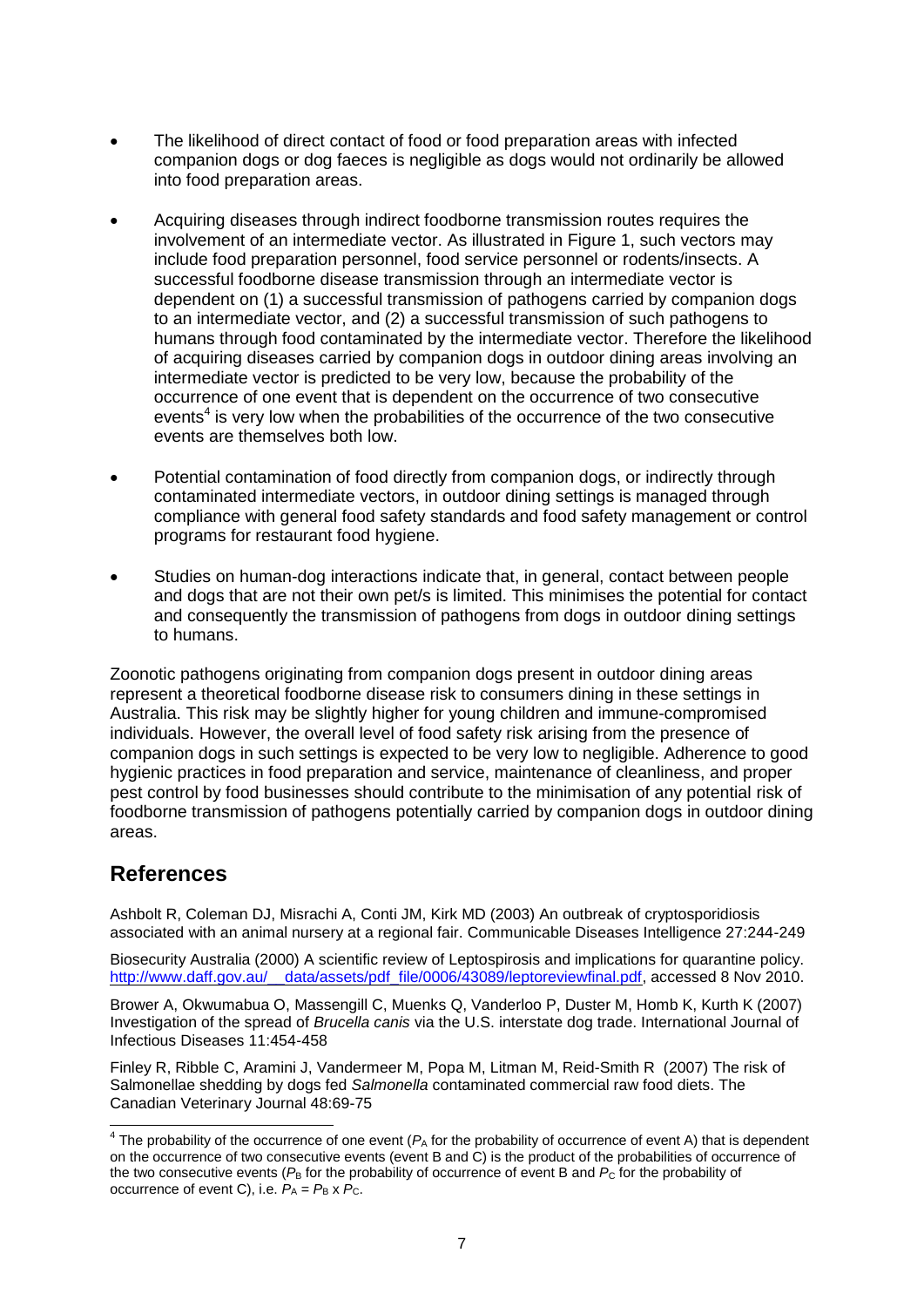Fox J (1998) *Campylobacter* infections. In: Greene C (ed) Infectious Diseases of the Dog and Cat. WB Saunders, Philadelphia, pp226-229.

Greene C (1998),Salmonellosis. In: Greene C (ed) Infectious Diseases of Dog and Cat. WB Saunders, Philadelphia, pp235-240

Hald B, Madsen M (1997) Healthy puppies and kittens as carriers of *Campylobacter* spp., with special reference to *Campylobacter upsaliensis*. Journal of Clinical Microbiology 35:3351-3352

Hancock DD, Besser TE, Rice DH, Ebel ED, Herriott DE, Carpenter LV (1998) Multiple sources of *Escherichia coli* O157 in feedlots and dairy farms in the northwestern USA. Preventative Veterinary Medicine 35:11-19

Heller J, Bierbaum S, Hyden B, Reid S, Mellor D (2011) Defining interactions between humans and pet dogs. Proceedings of 1st International One Health Congress, 2010, Ecohealth 7(S1): 155.

Joffe DJ, Schlesinger DP (2002) Preliminary assessment of the risk of *Salmonella* infection in dogs fed raw chicken diets. The Canadian Veterinary Journal 43:441-442

LeJeune JT, Hancock DD (2001) Public health concerns associated with feeding raw meat diets to dogs. Journal of the American Veterinary Medical Association 219:1222-1225

Lenz J, Joffe D, Kauffman M, Zhang Y, LeJeune J (2009) Perception, practices, and consequences associated with foodborne pathogens and the feeding of raw meat to dogs. The Canadian Veterinary Journal 50:637-643

McGill K, Golden O, Jones BR, Fanning S, Whyte P (2009) Prevalence of thermophilic *Campylobacter* species in household cats and dogs in Ireland. The Veterinary Record, 164(2):44-47

NASPHV (2007) Compendium of measures to prevent disease associated with animals in public settings, 2007. [http://www.cdc.gov/mmwr/preview/mmwrhtml/rr5605a1.htm,](http://www.cdc.gov/mmwr/preview/mmwrhtml/rr5605a1.htm) accessed 8 Nov 2010

NSW Health (2007) Infectious Disease Factsheet - Leptospirosis. [http://www.health.nsw.gov.au/factsheets/infectious/leptospirosis.html,](http://www.health.nsw.gov.au/factsheets/infectious/leptospirosis.html) accessed 8 Nov 2010.

Pointon A, Sexton M, Dowsett P, Saputra T, Kiermeier A, Lorimer M, Holds G, Arnold G, Davos D, Combs B, Fabiansson S, Raven G, McKenzie H, Chapman A, Sumner J (2008) a baseline survey of the microbiological quality of chicken portions and carcases at retail in two Australian states (2005 to 2006) Journal of Food Protection 71(6):1123-1134

Salfield NJ, Pugh EJ (1987) *Campylobacter* enteritis in young children living in households with puppies. British Medical Journal 294:21-22

Stafford RJ, Schluter P, Wilson A, Martyn DK, Hall G, Unicomb L, the OzFooNet Working Group (2008) Population-attributable risk estimates for risk factors associated with *Campylobacter* infection, Australia. Emerging Infectious Diseases 14(6):895-901

Stehr-Green JK, Schantz PM (1987) The impact of zoonotic diseases transmitted by pets on human health and the economy. Veterinary Clinics of North America: Small Animal Practice 17:1-15

Steinmuller N, Demma L, Bender JB, Eidson M, Angulo FJ (2006) Outbreaks of enteric disease associated with animal contact: not just a foodborne problem anymore. Clinical Infectious Diseases 43:1596-1602

Trevena WB, Hooper RS, Wray C, Willshaw GA, Cheasty T, Domingue G (1996) Vero cytotoxinproducing *Escherichia coli* O157 associated with companion animals (letter) Veterinary Records 138:400

Westgarth C, Pinchbeck GL, Bradshaw JWS, Dawson, S, Gaskell RM, Christley RM (2007) Factors associated with dog ownership and contact with dogs in a UK community. BMC Veterinary Research 3:5-9.

Westgarth C, Pinchbeck GL, Bradshaw JWS, Dawson, S, Gaskell RM, Christley RM (2008) Doghuman and dog-dog interactions of 260 dog-owning households in a community in Cheshire. Veterinary Record 162: 436-442.

Workman SN, Mathison GE, Lavoie MC (2005) Pet dogs and chicken meat as reservoirs of *Campylobacter* spp. in Barbados. Journal of Clinical Microbiology 43(6):2642-2650